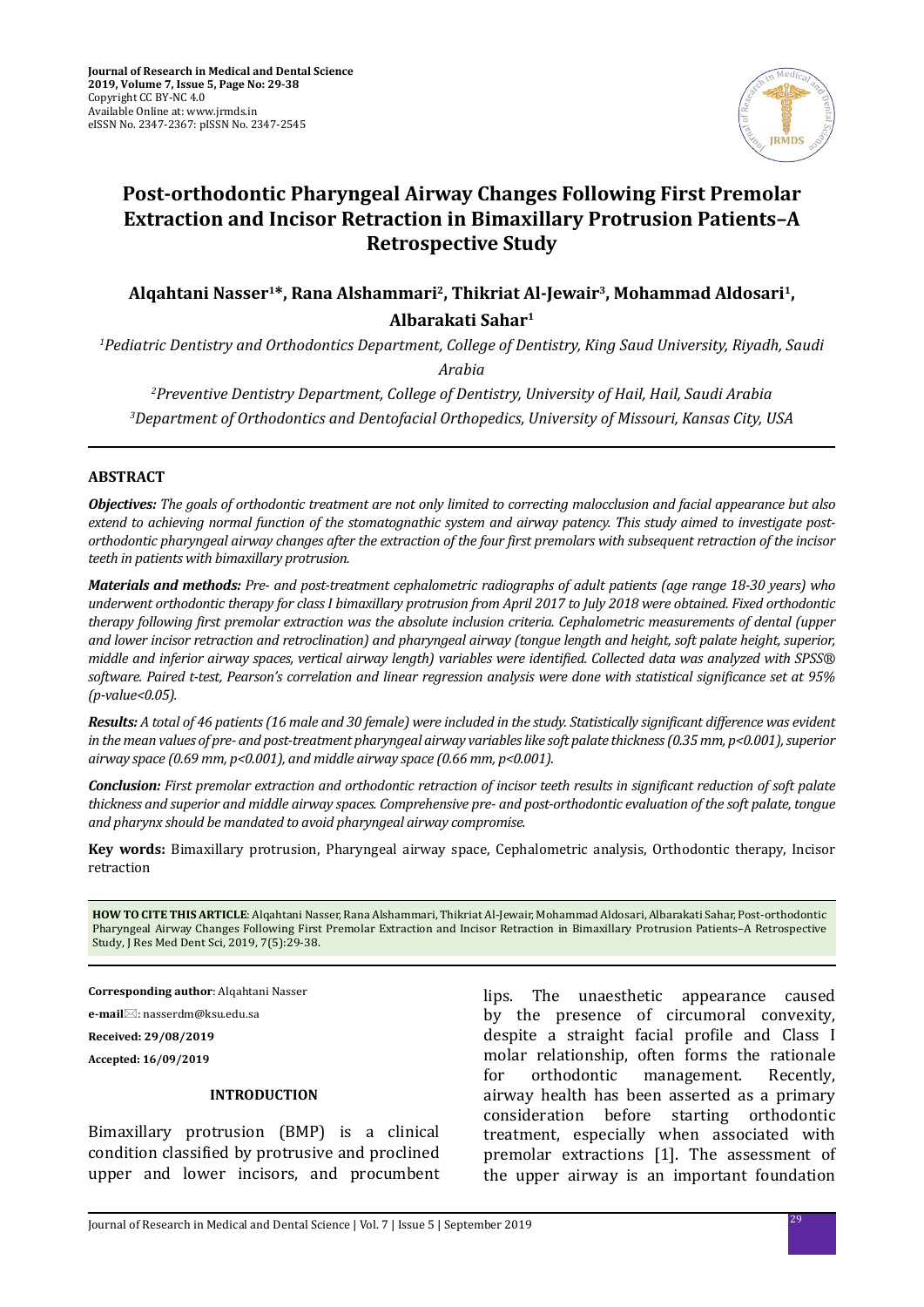because of its role in swallowing, respiration, pronunciation, and combined effects over malocclusion and the stability of orthodontic treatment outcomes [2].

Orthodontic treatment in BMP patients with a class I molar relationship, often involves extraction of all the first or second premolar teeth, followed by retraction of anterior teeth [3,4]. This not only results in soft tissue profile changes, but also contributes to changes in the upper airway space [5]. Post-orthodontic pharyngeal airway changes occur primarily as a result of retraction of the anterior teeth, which alters the arch dimension and in turn affects the tongue position [6]. These positional changes in the oral cavity influence the size and function of the pharyngeal airway space (PAS), thereby affecting breathing [7]. Moreover, orthodontic diagnosis and prognosis of BMP patients can be strongly influenced by the pre- and posttreatment tongue pressure [8]. Therefore, measurements of upper airway dimensions are considered a critical variable for evaluation of post-treatment soft tissue profile changes [9].

The various modalities used in airway<br>assessment includes nasal endoscopy, s nasal endoscopy,<br>acoustic rhinometry, rhinomanometry, cephalometric analysis, computed tomography, magnetic resonance imaging and cone-beam computed tomography(CBCT) [6]. Traditionally, for orthodontic patients, assessment of the upper airway alterations is done clinically supported with lateral cephalograms. Although, only limited information is obtained by the 2D reconstruction of the airway in comparison to a CBCT, it is greatly preferred as the latter is not part of the routine examination and poses greater risk of radiation exposure [6]. Although cephalometric measurements of the PAS are two-dimensional, these measurements have been proven to be a reliable diagnostic tool for assessing pharyngeal volumes [10]. Cephalometric measurements of the PAS as a part of post orthodontic analysis have been reported as early as 1988 by deBerry-Borowiecki et al. [11]. The analysis of PAS is reportedly performed at three different levels, based on their parallelism with a cephalometric reference line connecting point B (most concave point on mandibular symphysis) to gonion (Go) (most postero-inferior point on angle of mandible). The first level is the superior posterior airway space (SPAS) measuring the anteroposterior width of the airway posterior to the soft palate. The second level is the middle airway space (MAS), measured anteroposteriorly along the tip of the uvula and the lowest level is the inferior airway space (IAS), measured anteroposteriorly along the Go-B line Germec-Cakan et al. [8] concluded that extraction of four premolars and retraction of anterior teeth with maximum anchorage resulted in a reduction of the uvulo-glossopharyngeal dimensions [8]. Based on a similar study, Wang et al. [12] reported that the dimensions of the velopharynx and glossopharynx decreased following maximal retraction of anterior teeth [13]. Sharma et al. evaluated the upper airway dimensions in adolescent BMP patients treated with first premolar extraction, and reported that extraction of premolars had a detrimental narrowing effect on the oropharyngeal structures [9].

While orthodontic treatment is focused towards altering the dentoskeletal framework, it may produce desirable or undesirable changes in the external or integumental contours of the face [4]. According to ethnic variations, the soft tissue response to orthodontic treatment may vary in thickness, tone, and length [8]. The above factors help predict future stability and patient satisfaction, especially in clinical scenarios involving orthodontic retraction following extraction of teeth [4,8]. Studies have evaluated the soft tissue response and upper airway changes in BMP patients treated orthodontically with the extraction of upper and lower premolars, in several ethnic groups [4,12,14-17]. However, there are not many studies reporting the same in a middle-eastern population. Furthermore, the effect of incisor retraction on the pharyngeal airway dimensions has not been reported widely. Therefore, the aim of the present retrospective study was to investigate post-orthodontic pharyngeal airway changes in patients with bimaxillary protrusion who were treated by extraction of the four first premolars followed by retraction of the incisors.

## **MATERIALS AND METHODS**

Following ethical approval from the Institutional Review Board (CDRC Approval No. FR-0439 / IRB. No. E-18-3029), cephalometric radiographs of adult BMP patients who underwent orthodontic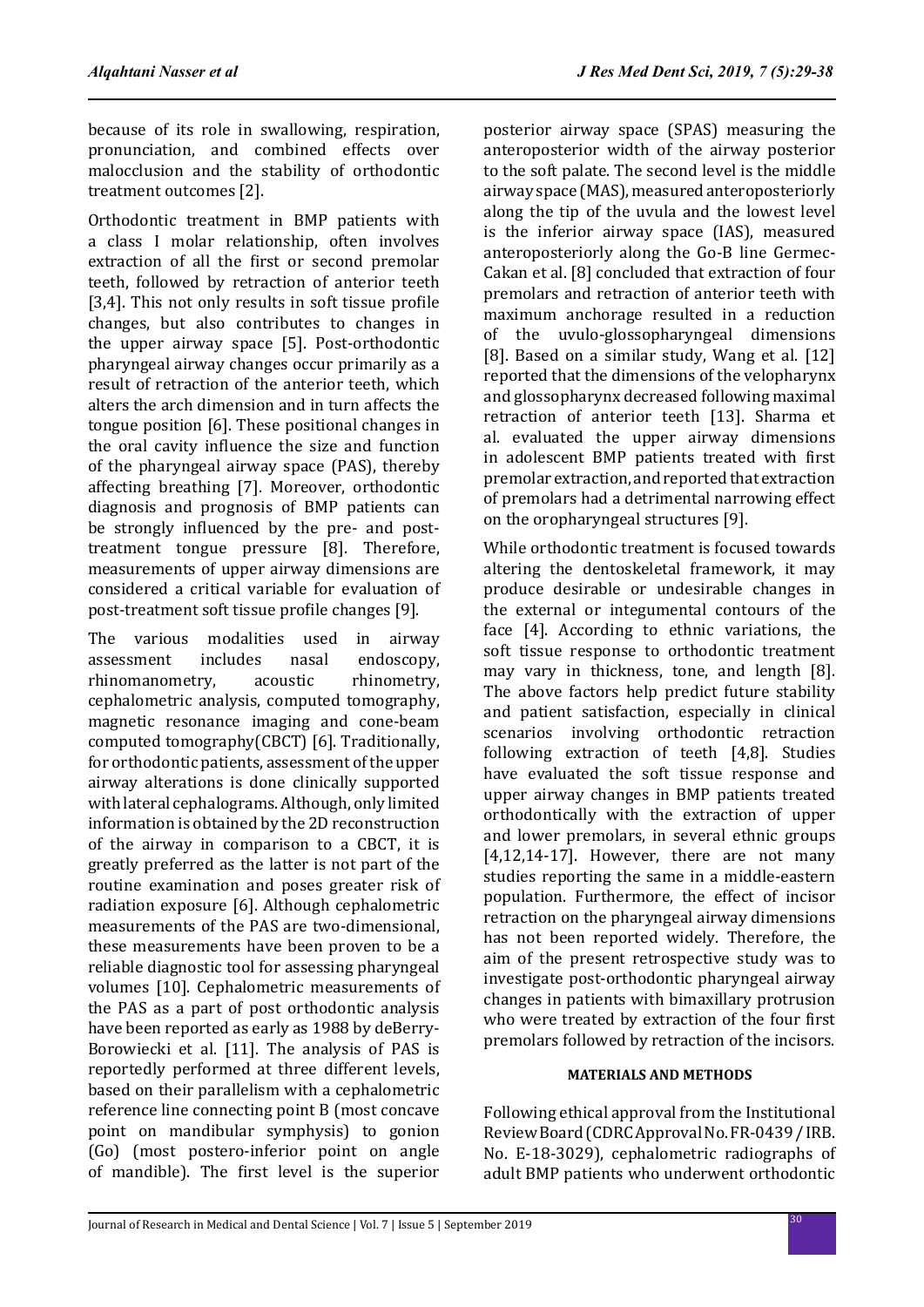retraction of anterior teeth following extraction of all first premolars were included. The sampling frame included all patients reporting to a dental center between April 2017 and July 2018, and fulfilling the following inclusion criteria:

- Harmonious facial profile with an ANB (A point–Nasion–B point) angle of  $3^\circ \pm 2.3$ and an SN-MP (Sella-Nasion to Mandibular plane) angle of  $32^\circ \pm 5$ .
- Class I molar relationship with an interincisal angle of  $110.4^\circ \pm 6$ , overjet of  $3 \pm 1$  mm, and overbite of  $1.4 \pm 1$  mm [18].
- Treated using fixed orthodontic appliance and availability of pre and post-treatment cephalometric radiographs of adequate diagnostic quality.
- Absence of functional appliance therapy or orthognathic surgical procedures as a part of treatment.
- Absence of congenitally missing teeth (excluding third molars).

No medical history of pharyngeal pathology and/ or nasal obstruction, snoring, obstructive sleep apnea, adenoidectomy, or tonsillectomy.

Based on evidence from previously published data [15-17], and assuming a statistical power of 80% with 95% confidence level, the sample size was estimated to be 42 patients (EPI Info 7-StatCalc, CDC, Atlanta, USA). Patient records identified using the inclusion criteria were assigned unique reference numbers by a blinded operator and were randomly included to the study using an online random number generator (RANDOM.ORG, Dublin, Ireland). Pre and post treatment digital cephalometric radiographs of the study patients were collected for analysis. All the radiographs were obtained using a Planmeca Proline XC CEPH Digital X-Ray Unit (Planmeca OY, Helsinki, Finland) set at 80 kV with total filtration 2.5 mm Al and 1500 VA 50 Hz. Bias arising as a result of differing treatment methodologies was avoided by selecting records of patients treated by a single orthodontist with fixed edgewise (0.018" slot) mechanotherapy using maximum anchorage (Nance appliance) in the upper arch.

Analysis of the digital cephalometric radiographs was done using Dolphin Imaging® Software, Version 10.0 (Dolphin Imaging and Management Solutions, Chatsworth, California, USA). The magnification probability was eliminated through calibration of the actual length of the ruler on the head positioner with simultaneous identification of the two ends of the rulers and the anatomical landmarks (Figure 1 and Figure 2). To assure examiner reliability, samples of 10 randomly selected cephalometric radiographs were traced and measured by the same investigator, who would eventually trace all the radiographs. Identification of the cephalometric landmarks and measurement of the variables were carried out in two different sessions separated by a period of two weeks. In order to ascertain the test-retest reliability, the mean values of the variables obtained during the two sessions were compared using paired t-tests. Furthermore, Pearson's correlation was done to evaluate the relationship between the first and second readings and negligible error was assumed for a minimum correlation coefficient (Pearson's r) of 0.75.

Pre- and post-treatment cephalometric data were analyzed using the SPSS PC+ version 21.0 for Windows, (IBM SPSS Statistics, Armonk, NY, USA). Descriptive statistics (mean and standard deviation) were calculated for all the quantitative outcome variables (dental and airway). The preand post-test mean values of the quantitative variables were compared using a student's paired t-test, with the resulting difference being the variable of interest. To quantify the correlation between the difference in the pre- and posttreatment values of the variables, Pearson's correlation was used. Linear regression analysis was used to identify the independent predictor variables (changes in dental measurements) for the dependent outcome variables (changes in pharyngeal airway measurements) of interest. The statistical significance of the results was fixed at a p-value  $\langle 5\%$  ( $\alpha$ =0.05) and at 95% confidence interval.

## **RESULTS**

A total of 46 patient records (16 males and 30 females) fulfilling the inclusion criteria were identified and included in the study. Pretreatment and post-treatment cephalometric analysis was done based on standardized hard-tissue and landmarks as described in Figure 1. Angular and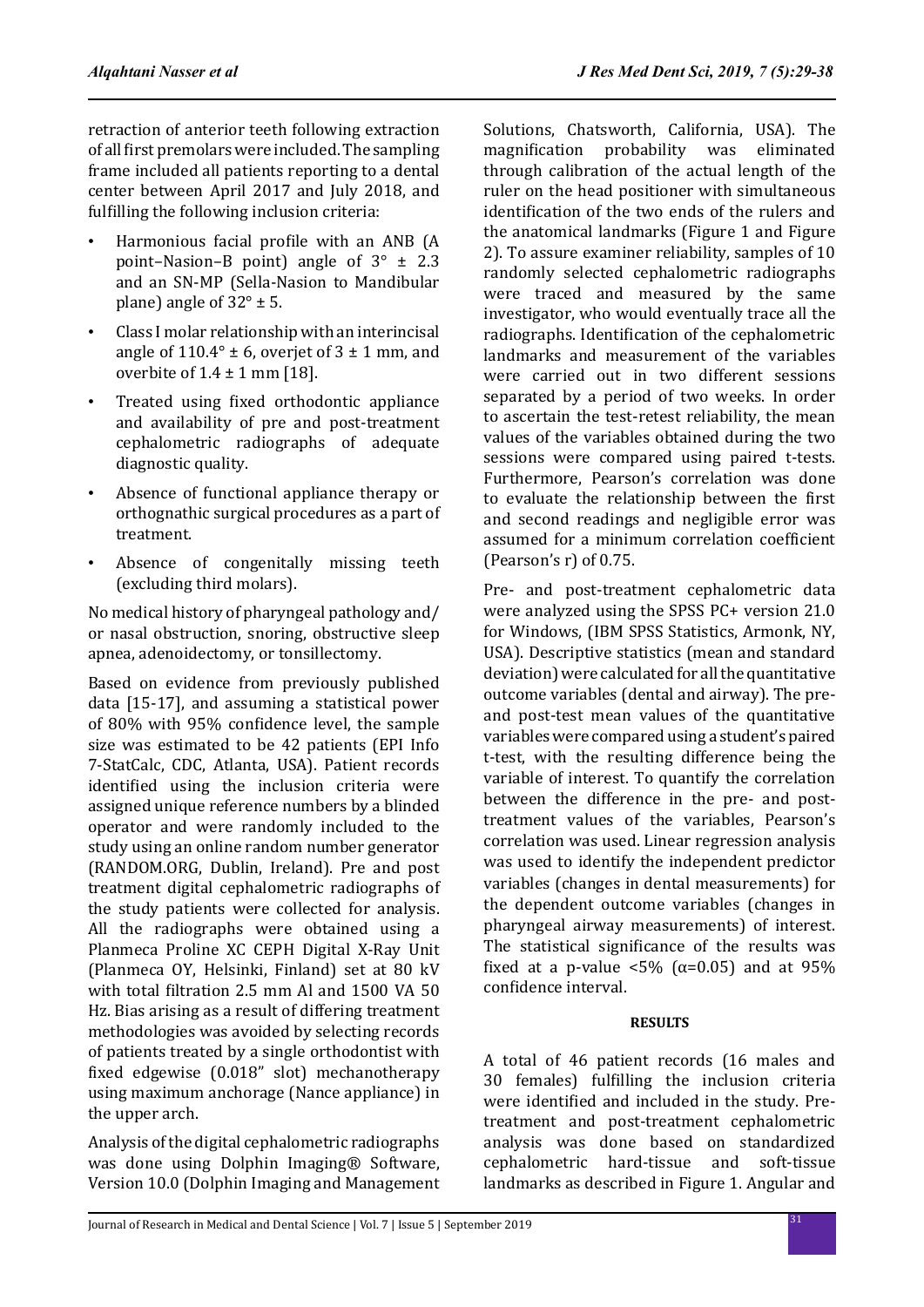linear measurements relating to incisor teeth retraction as a part of orthodontic treatment of BMP was recorded (Figure 2). Similarly, linear pharyngeal airway, soft palate and tongue measurements were obtained using the cephalometric analysis (Figure 3).



**Hard Tissue Landmarks**<br>**S:** sella, the center of the sella turcica

N: nasion, the most anterior point of the frontonasal suture.<br>Po: *porion* (anatomic porion), the midpoint of the upper contour of the external auditory canal.

Or: orbitale, the lowest point on the inferior orbital margin.

Pog: pogonion, the most prominent point on the hard tissue contour of the chin.

ANS: anterior nasal spine, the tip of the anterior nasal spine of the palatal bone in the hard palate.

PNS: posterior nasal spine, the tip of the posterior nasal spine of the palatal bone in the hard palate.

Go: gonion, point on the curvature of the angle of the mandible, located by bisecting the angle formed by lines tangent to the posterior ramus and the inferior border of the mandible.

A: point A, the greatest concavity of the alveolar bone overlying the maxillary incisors.  $\bf{B}$ : *point B*, the point of greatest concavity of the alveolar bone overlying the mandibular incisors.

**Soft Tissue Landmarks**<br>N': Soft tissue nasion, the deepest point of the concavity between the forehead and the soft tissue contour of the nose

Pog': soft tissue pogonion, the most prominent point on the soft tissue contour of the chin.

G': glabella, the most prominent point of the soft tissue drape of the forehead, in the midsagittal plane

Cm: columella, the most anterior soft tissue point on the columella of the nose. Sn: subnasale, the point where the upper lip meets the inferior border of the nose

 $Me<sup>2</sup>$ : *soft tissue menton*, the lowest point of the soft tissue chin contour.<br>**Stms:** *stomion superius*, the lowermost point on the vermillion of the upper lip.

Stmi: stomion inferius, the uppermost point on the vermilion border of the lower lip. Ls: labrale superius, the most prominent point in the upper lip.

Li: labrale inferius, the most prominent point in the lower lip.

 $\mathbf{B}^*$ : soft tissue point B, the point of greatest concavity on the contour of the lower lip between Li and Pg'

### **Figure 1: Lateral cephalometric tracing showing the different hard and soft tissue cephalometric landmarks.**



#### **Dentoalveolar Measurements**

- 1. Upper incisor retroclination\* (UI-PP)(\*): the angular difference in the pre- and post-treatment inclination of the upper incisors
- 2. Upper incisor retraction (UI-APog) (mm); the linear difference in the pre- and post-treatment position of upper incisors in relation to A-Pog (point A to pogonion) line. 3. Upper incisor retraction (UI-TVL) (mm): the linear difference in the pre- and post-treatment position of the upper incisors in relation to TVL (true vertical line).
- 
- 4. Lower incisor retroclination\* (LI-FMIA)(°): the angular difference in the pre- and post-treatment inclination of the lower incisors
- 5. Lower incisor retraction (LI-APog) (mm): the linear difference in the pre- and post-treatment position of the upper incisors in relation to the A-Pog line
	- 6. Lower incisor retraction (LI-TVL) (mm): the linear difference in the pre- and post-treatment position of the upper incisors in relation to TVL.
	- \* Angular measurements which became more obtuse during following treatment will have a positive value

### **Figure 2: Lateral cephalometric tracing showing the linear and angular measurements used to evaluate orthodontic retraction of anterior teeth.**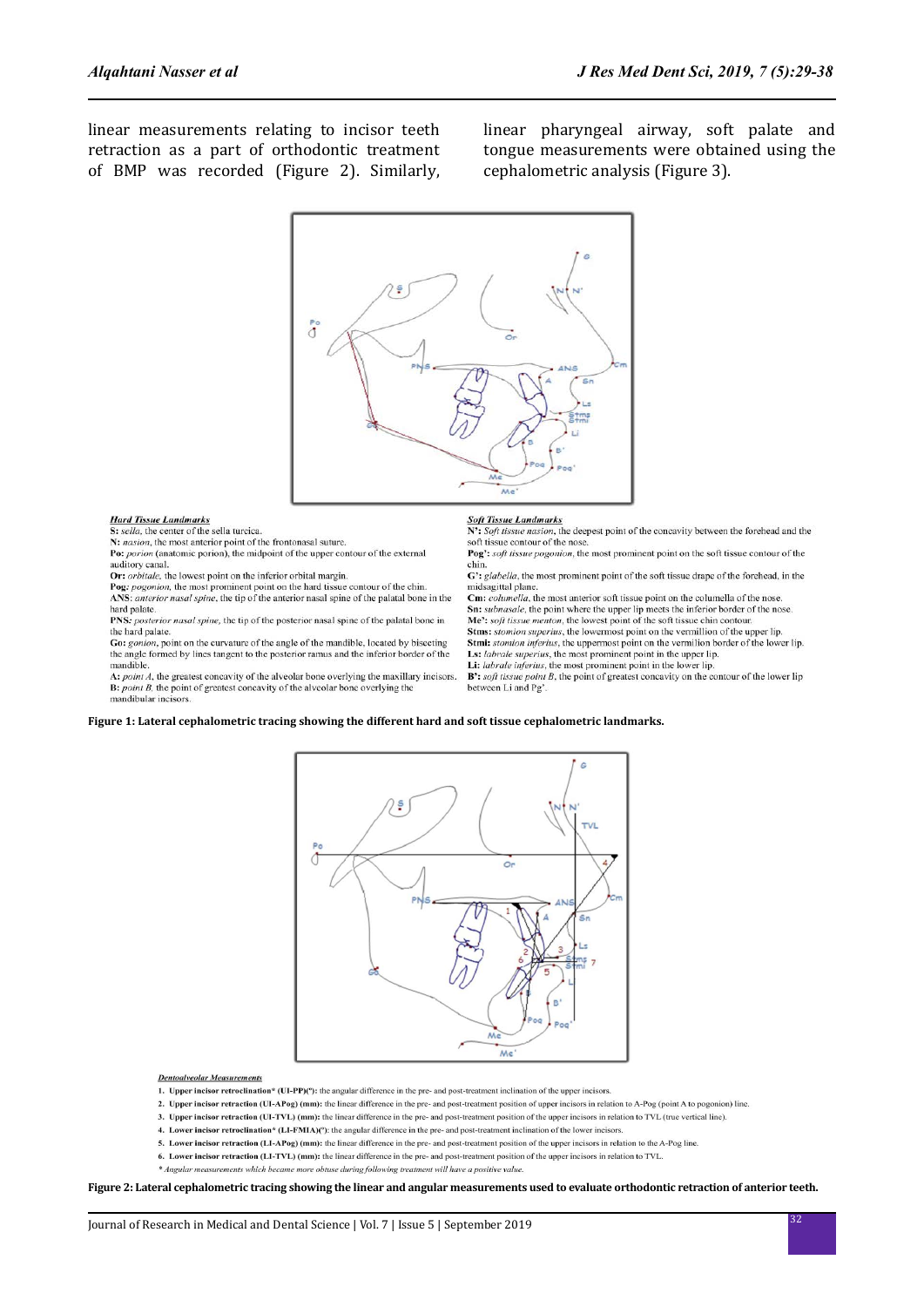

**Pharyngeal Airway Measurements** 

1. Tongue length (TGL) (mm): a line extending from TT (tip of tongue) to EpB (deepest point in the base of the epiglottic fold)

2. Tongue height (TGH) (mm): perpendicular line to TGL extending to the tongue dorsum; represents the maximum thickness of the tongue

- 3. Soft palate length (SPL) (mm): a line extending from the PNS (posterior nasal spine) to point P (tip of the uvula).
- 4. Soft palate thickness (SPT) (mm): the maximum thickness of the soft palate along a line perpendicular to PNS-P.
- 5. Superior posterior airway space (SPAS) (mm): a line extending from dorsal midpoint of soft palate to posterior pharyngeal wall, parallel to Go-B line (gonion to point B).
- 6. Middle airway space (MAS) (mm): a line passing through point P to the posterior pharyngeal wall (parallel to the Go-B line).
- 7. Inferior airway space (IAS) (mm): the depth of the airway along the Go-B line. 8. Vertical airway length (VAL) (mm): the distance between PNS and EpB.

**Figure 3: Lateral cephalometric tracing showing the linear and angular measurements used to evaluate pharyngeal airway space changes following orthodontic retraction of anterior teeth.**

A statistically significant correlation was found between the test and retest values of all dental and airway variables (Table 1). The values for correlation coefficient (Pearson's r) ranged from 0.834 to 0.988, and were considered reliable to highly reliable. Moreover, paired t-test of the test and re-test values for the variables indicated no statistically significant differences. The above results of reliability testing indicated intra-observer agreement and validity of the tool used to measure the dental and airway related cephalometric variables. Comparison of the mean difference of pre- and post-treatment cephalometric variables between the male and female patient records, revealed no statistically significant differences (Table 2). Therefore, the combined data obtained from the records of all 46 patients included in the study were used for further statistical comparisons.

Comparing the mean pre- and post-treatment dental cephalometric variables, a highly significant mean difference ( $p \leq 0.001$ ) was observed for all the measured parameters. This was indicative of successful anterior teeth (upper and lower incisors) retraction and retroclination

**Table 1: Reliability test for the cephalometric measurements using correlation between the test and retest values, and their significance (n=10).**

| <b>Cephalometric Measurements</b>         | Correlation coefficient (r) | p-value |  |  |  |
|-------------------------------------------|-----------------------------|---------|--|--|--|
| <b>Dental variables</b>                   |                             |         |  |  |  |
| Upper incisor retroclination (UI-PP)(º)   | 0.914                       | < 0.001 |  |  |  |
| Upper incisor retraction (UI-APog') (mm)  | 0.969                       | < 0.001 |  |  |  |
| Upper incisor retraction (UI-TVL) (mm)    | 0.941                       | < 0.001 |  |  |  |
| Lower incisor retroclination (LI-FMIA)(º) | 0.911                       | < 0.001 |  |  |  |
| Lower incisor retraction (LI-APog') (mm)  | 0.988                       | < 0.001 |  |  |  |
| Lower incisor retraction (LI-TVL) (mm)    | 0.913                       | < 0.001 |  |  |  |
| Airway variables                          |                             |         |  |  |  |
| Tongue length (TGL) (mm)                  | 0.939                       | < 0.001 |  |  |  |
| Tongue height (TGH) (mm)                  | 0.985                       | < 0.001 |  |  |  |
| Soft palate length (SPL) (mm)             | 0.976                       | < 0.001 |  |  |  |
| Soft palate thickness (SPT) (mm)          | 0.871                       | 0.001   |  |  |  |
| Superior airway space (SPAS) (mm)         | 0.834                       | 0.003   |  |  |  |
| Middle airway space (MAS) (mm)            | 0.985                       | < 0.001 |  |  |  |
| Inferior airway space (IAS) (mm)          | 0.957                       | < 0.001 |  |  |  |
| Vertical airway length (VAL) (mm)         | 0.979                       | < 0.001 |  |  |  |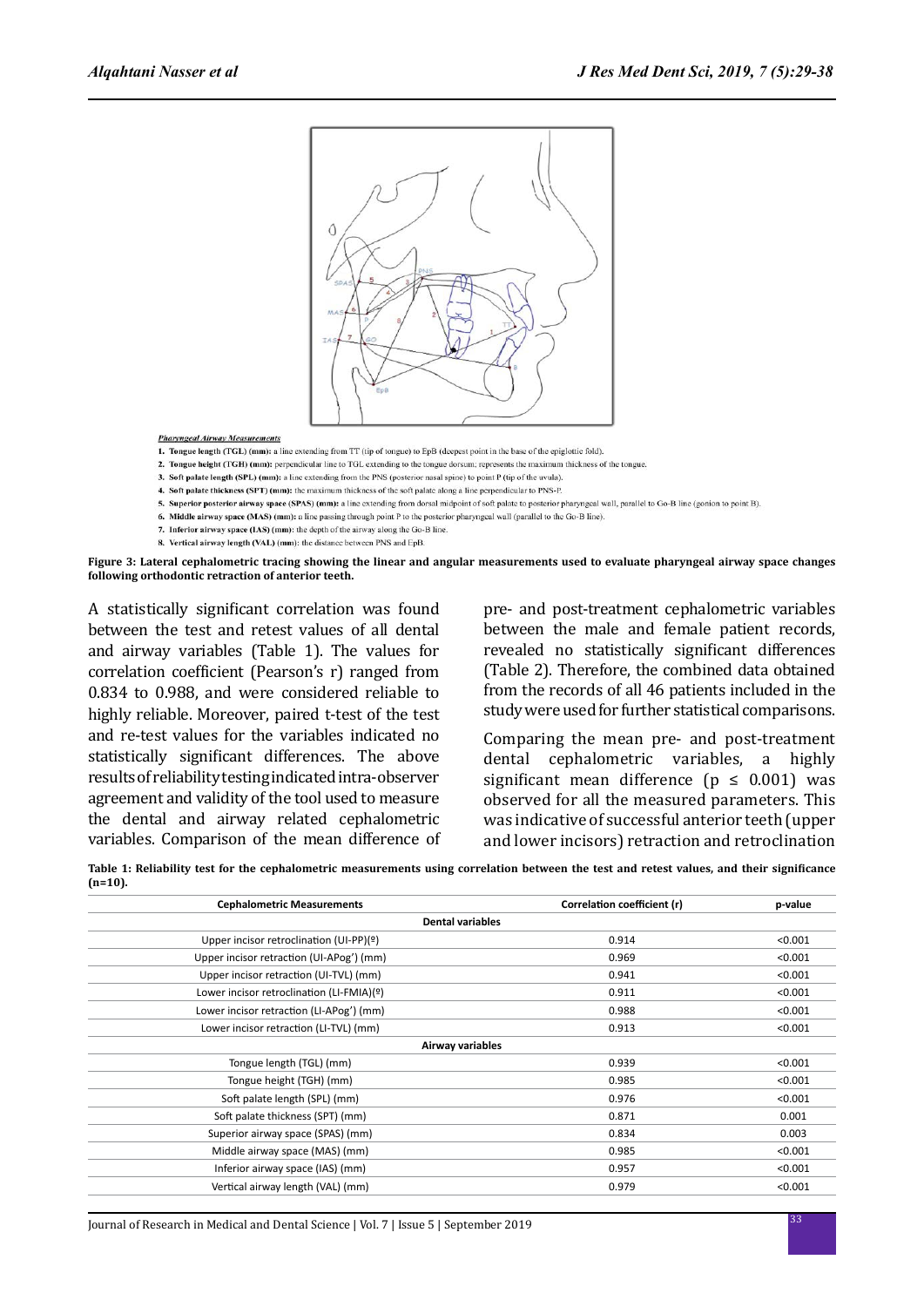associated with orthodontic correction of BMP (Table 3). This was associated with a decrease in tongue length (TGL), soft palate length (SPL) and thickness (SPT), superior airway space (SPAS) and middle airway space (MAS). On the contrary, an increase in tongue height (TGH), inferior airway space (IAS) and vertical airway length (VAL) was observed. Nevertheless, the above changes in airway measurements were statistically significant (p<0.001) only for SPT, SPAS and MAS, with a mean reduction of 0.35 mm, 0.69 mm and 0.66 mm respectively (Table 3).

Pearson's correlation between dental and airway variables revealed significant negative correlation between lower incisor (LI) retroclination and TGL (r=-0.736), and positive correlation between LI retraction and MAS (r=0.043) (Table 4). Within the airway variables, significant positive correlation was observed between TGL and MAS, TGH and SPAS, and TGH and VAL (Table 4). Linear regression analysis, with the dental variables as independent predictors and airway variables as the dependent outcomes (Table 5), indicated statistically significant changes in TGL and MAS, associated with changes in LI retroclination and retraction respectively (Table 6). Retroclination of the lower incisors by 1° could predict a 0.736 mm increase in TGL, up to 12% of times. Similarly, a 0.043 mm decrease in MAS could

|  |  |  | Table 2: Comparison of mean difference in pre and post treatment cephalometric variables between male and female study population. |
|--|--|--|------------------------------------------------------------------------------------------------------------------------------------|
|--|--|--|------------------------------------------------------------------------------------------------------------------------------------|

|                                           | Mean difference in pre- and post-treatment values |               |         |
|-------------------------------------------|---------------------------------------------------|---------------|---------|
| <b>Cephalometric Measurements</b>         | Male (n=16)                                       | Female (n=30) | p-value |
|                                           | <b>Dental variables</b>                           |               |         |
| Upper incisor retroclination (UI-PP)(2)   | 9.89                                              | 9.12          | 0.184   |
| Upper incisor retraction (UI-APog') (mm)  | 4.13                                              | 4.09          | 0.967   |
| Upper incisor retraction (UI-TVL) (mm)    | 3.93                                              | 3.72          | 0.783   |
| Lower incisor retroclination (LI-FMIA)(º) | $-10.09$                                          | $-9.44$       | 0.555   |
| Lower incisor retraction (LI-APog') (mm)  | 9.85                                              | 9.26          | 0.755   |
| Lower incisor retraction (LI-TVL) (mm)    | 3.75                                              | 3.51          | 0.639   |
|                                           | Airway variables                                  |               |         |
| Tongue length (TGL) (mm)                  | 0.77                                              | 1.2           | 0.368   |
| Tongue height (TGH) (mm)                  | $-0.71$                                           | $-0.15$       | 0.172   |
| Soft palate length (SPL) (mm)             | 0.25                                              | $\mathbf 0$   | 0.642   |
| Soft palate thickness (SPT) (mm)          | 0.35                                              | 0.35          | 1       |
| Superior airway space (SPAS) (mm)         | 0.7                                               | 0.69          | 0.955   |
| Middle airway space (MAS) (mm)            | 0.52                                              | 0.74          | 0.245   |
| Inferior airway space (IAS) (mm)          | $-0.27$                                           | $-0.33$       | 0.901   |
| Vertical airway length (VAL) (mm)         | $-0.57$                                           | $-0.4$        | 0.79    |

**Table 3: Comparison between the mean values of pre- and post-treatment cephalometric dental and airway variables, and their significance. (n=46).**

| <b>Cephalometric Measurements</b>             | Mean pre-treatment value (±<br>S.D.)                                                          | Mean post-treatment value (±<br>S.D. | <b>Mean difference</b> | p-value    | 95%     | C.I.    |  |  |  |
|-----------------------------------------------|-----------------------------------------------------------------------------------------------|--------------------------------------|------------------------|------------|---------|---------|--|--|--|
|                                               | <b>Dental variables</b>                                                                       |                                      |                        |            |         |         |  |  |  |
| Upper incisor retroclination (UI-PP)(2)       | $122.4 \pm 4.7$                                                                               | $109.6 \pm 5.1$                      | 9.6                    | $< 0.001*$ | 4.5     | 14.7    |  |  |  |
| Upper incisor retraction (UI-APog')<br>(mm)   | $36.1 \pm 2.9$                                                                                | $26.9 \pm 3.6$                       | 4.1                    | $< 0.001*$ | 0.5     | 7.7     |  |  |  |
| Upper incisor retraction (UI-TVL) (mm)        | $3.58 \pm 2.1$                                                                                | $0.83 \pm 2.3$                       | 3.8                    | $< 0.001*$ | 2.3     | 4.19    |  |  |  |
| Lower incisor retroclination (LI-FMIA)<br>(2) | $48.9 \pm 3.0$                                                                                | $58.6 \pm 3.3$                       | $-9.65$                | $< 0.001*$ | $-10.7$ | $-8.6$  |  |  |  |
| Lower incisor retraction (LI-APog')<br>(mm)   | $35.7 \pm 5.0$                                                                                | $26.3 \pm 5.8$                       | 4.1                    | $0.001*$   | $-1.7$  | 9.9     |  |  |  |
| Lower incisor retraction (LI-TVL) (mm)        | $-0.61 \pm 2.8$                                                                               | $-3.24 \pm 2.2$                      | 3.6                    | $< 0.001*$ | 0.8     | 6.42    |  |  |  |
|                                               |                                                                                               | Airway variables                     |                        |            |         |         |  |  |  |
| Tongue length (TGL) (mm)                      | $75.8 \pm 10.4$                                                                               | $75.3 \pm 8.6$                       | 0.5                    | 0.62       | $-1.6$  | 2.6     |  |  |  |
| Tongue height (TGH) (mm)                      | $34.7 \pm 2.3$                                                                                | $34.8 \pm 2.7$                       | $-0.15$                | 0.61       | $-0.75$ | 0.45    |  |  |  |
| Soft palate length (SPL) (mm)                 | $35.9 \pm 4.7$                                                                                | $35.8 \pm 4.9$                       | 0.3                    | 0.73       | $-0.42$ | 0.59    |  |  |  |
| Soft palate thickness (SPT) (mm)              | $9.9 \pm 1.6$                                                                                 | $9.6 \pm 1.6$                        | 0.35                   | $< 0.001*$ | 0.21    | 0.48    |  |  |  |
| Superior airway space (SPAS) (mm)             | $13.2 \pm 1.7$                                                                                | $12.5 \pm 1.8$                       | 0.69                   | $< 0.001*$ | 0.43    | $-0.96$ |  |  |  |
| Middle airway space (MAS) (mm)                | $11.6 \pm 1.5$                                                                                | $10.9 \pm 1.5$                       | 0.66                   | $< 0.001*$ | 0.48    | 0.85    |  |  |  |
| Inferior airway space (IAS) (mm)              | $12.6 \pm 7.6$                                                                                | $12.9 \pm 7.9$                       | $-0.31$                | 0.19       | $-0.77$ | 0.15    |  |  |  |
| Vertical airway length (VAL) (mm)             | $59.7 \pm 4.2$                                                                                | $60.1 \pm 3.7$                       | $-0.45$                | 0.11       | $-1$    | 0.11    |  |  |  |
|                                               | S.D. - Standard deviation; C.I. - Confidence interval; * Statistically significant difference |                                      |                        |            |         |         |  |  |  |

S.D. – Standard deviation; C.I. – Confidence interval; \* Statistically significant difference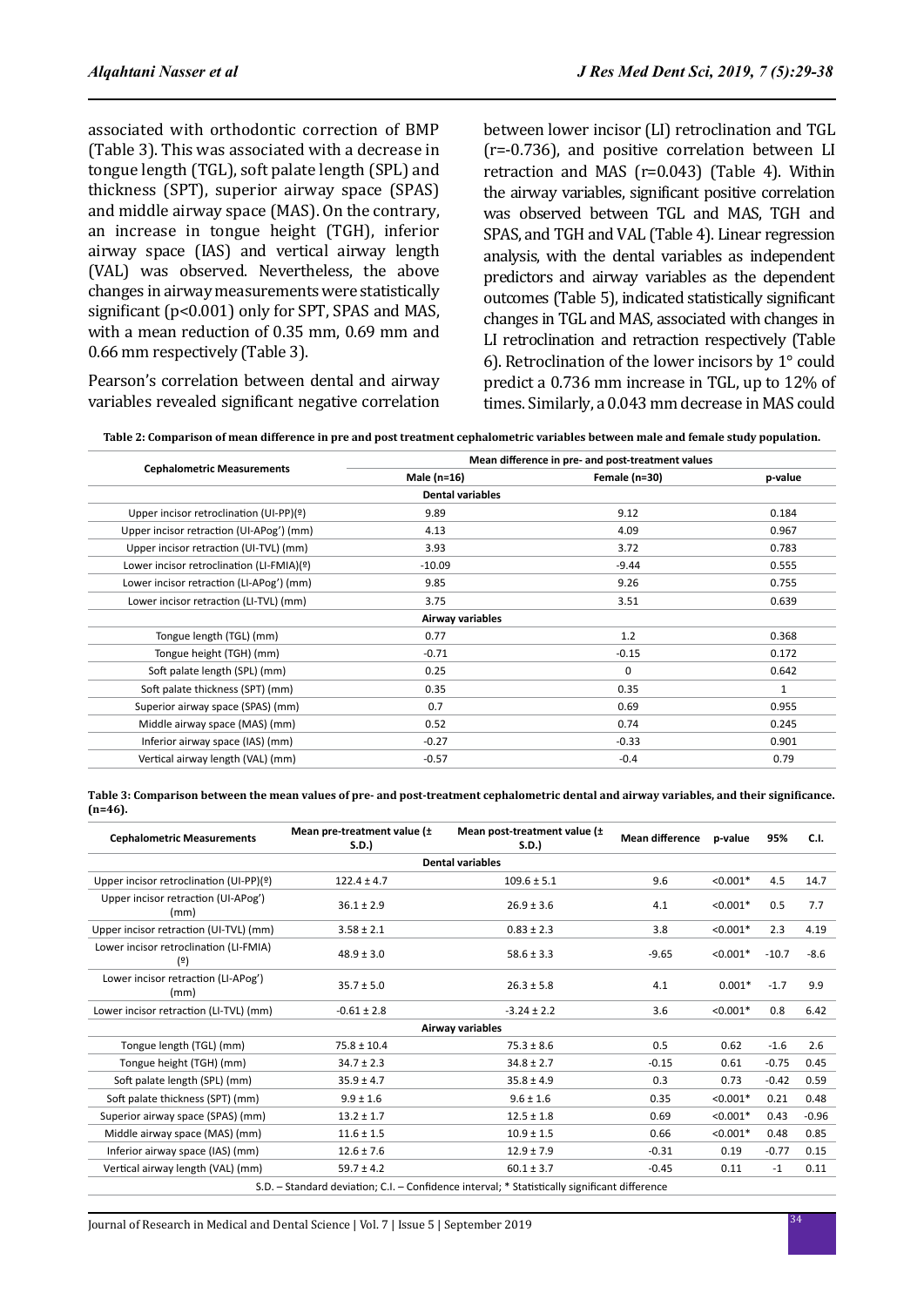Table 4: Statistically significant (p<0.05) correlation (Pearson's r) between the mean pre- and post-treatment difference among the different **cephalometric dental and airway variables. (n=46).**

| Cephalometric<br>measurements                   | <b>Dental variables</b>                |                             |                         | Airway variables         |                                 |                        |                           |
|-------------------------------------------------|----------------------------------------|-----------------------------|-------------------------|--------------------------|---------------------------------|------------------------|---------------------------|
|                                                 | <b>Lower</b> incisor<br>retroclination | Lower incisor<br>retraction | <b>Tongue</b><br>length | <b>Tongue</b><br>height  | <b>Superior</b><br>airway space | Middle airway<br>space | Vertical airway<br>length |
| Lower incisor retroclination<br>$(LI-FMIA)(9)$  |                                        |                             | $-0.736$                |                          |                                 |                        |                           |
| Lower incisor retraction (LI-<br>$Apog'$ $(mm)$ |                                        | ۰                           |                         |                          |                                 | 0.043                  |                           |
| Tongue length (TGL) (mm)                        | $-0.736$                               |                             | ٠                       |                          |                                 | 0.293                  |                           |
| Tongue height (TGH) (mm)                        |                                        |                             |                         | $\overline{\phantom{0}}$ | 0.415                           |                        | 0.464                     |
| Superior airway space<br>(SPAS)(mm)             |                                        |                             |                         | 0.415                    | $\overline{\phantom{a}}$        |                        |                           |
| Middle airway space (MAS)<br>(mm)               |                                        | 0.043                       | 0.293                   |                          |                                 | ٠                      |                           |
| Vertical airway length (VAL)<br>(mm)            |                                        |                             |                         | 0.464                    |                                 |                        |                           |

**Table 5: Dependent and independent variables used in multiple regression. (n=46).**

| Independent (Dental) variables            | Dependent (Airway) variables      |
|-------------------------------------------|-----------------------------------|
| Upper incisor retroclination (UI-PP)(2)   | Tongue length (TGL) (mm)          |
| Upper incisor retraction (UI-APog') (mm)  | Tongue height (TGH) (mm)          |
| Upper incisor retraction (UI-TVL) (mm)    | Soft palate length (SPL) (mm)     |
| Lower incisor retroclination (LI-FMIA)(º) | Soft palate thickness (SPT) (mm)  |
| Lower incisor retraction (LI-APog') (mm)  | Superior airway space (SPAS) (mm) |
| Lower incisor retraction (LI-TVL) (mm)    | Middle airway space (MAS) (mm)    |
|                                           | Inferior airway space (IAS) (mm)  |
|                                           | Vertical airway length (VAL) (mm) |

**Table 6: Statistically significant (p<0.05) Predictors (changes in dental variables) influencing pharyngeal airway changes based on multiple regression. (n=46).**

| Change in independent (dental) variables  | Change in dependent (airway) variables |          | p-value | r   |
|-------------------------------------------|----------------------------------------|----------|---------|-----|
| Lower incisor retroclination (LI-FMIA)(º) | Tongue length (TGL) (mm)               | $-0.736$ | 0.038   | 12% |
| Lower incisor retraction (LI-APog') (mm)  | Middle airway space (MAS) (mm)         | 0.043    | 0.007   | 17% |

be predicted up to 17% of times following lower incisor retraction by 1 mm (Table 6).

## **DISCUSSION**

Factors that can modify the posture or the position of the tongue and soft palate, such as mode of breathing, body mass index, age, gender, tongue hypertrophy, or ethnicity, may increase or decrease the airway dimensions [19]. This change in airway dimensions can degrade quality of life or lead to a life-threatening condition, such as obstructive sleep apnea [20]. The results of this study showed a significant decrease in soft palate thickness by a mean of 0.35 mm, which could have been due to backward displacement of the tongue and its corresponding pressure on the soft palate. While there were no significant changes observed in TGL, TGH, IAS and VAL measurements, the superior and middle airway spaces decreased in anteroposterior length by 0.69 mm and 0.66 mm respectively (Table 3). This indicates a reduction in nasopharyngeal and palatopharyngeal dimensions following incisor retraction for BMP correction.

Reduction in upper pharyngeal airway<br>cephalometric measurements have been measurements reported following rapid maxillary expansion [21], facemask therapy for maxilla-mandibular skeletal protraction [22], and orthognathic surgery for maxilla-mandibular skeletal prognathism [23,24]. In terms of reduction in airway space following premolar extraction, there have been contradicting reports especially among adolescent orthodontic patients. While Sharma et al. [9] reported reduction in PAS following first premolar extraction and anterior teeth retraction, Valiathan et al. [25] reported no significant airway changes in the long term. According to them this was attributable to the continued mandibular growth in adolescent age group [25]. The present study included only adult BMP patients treated orthodontically. Nevertheless, the results indicate a definite reduction in at least the superior and middle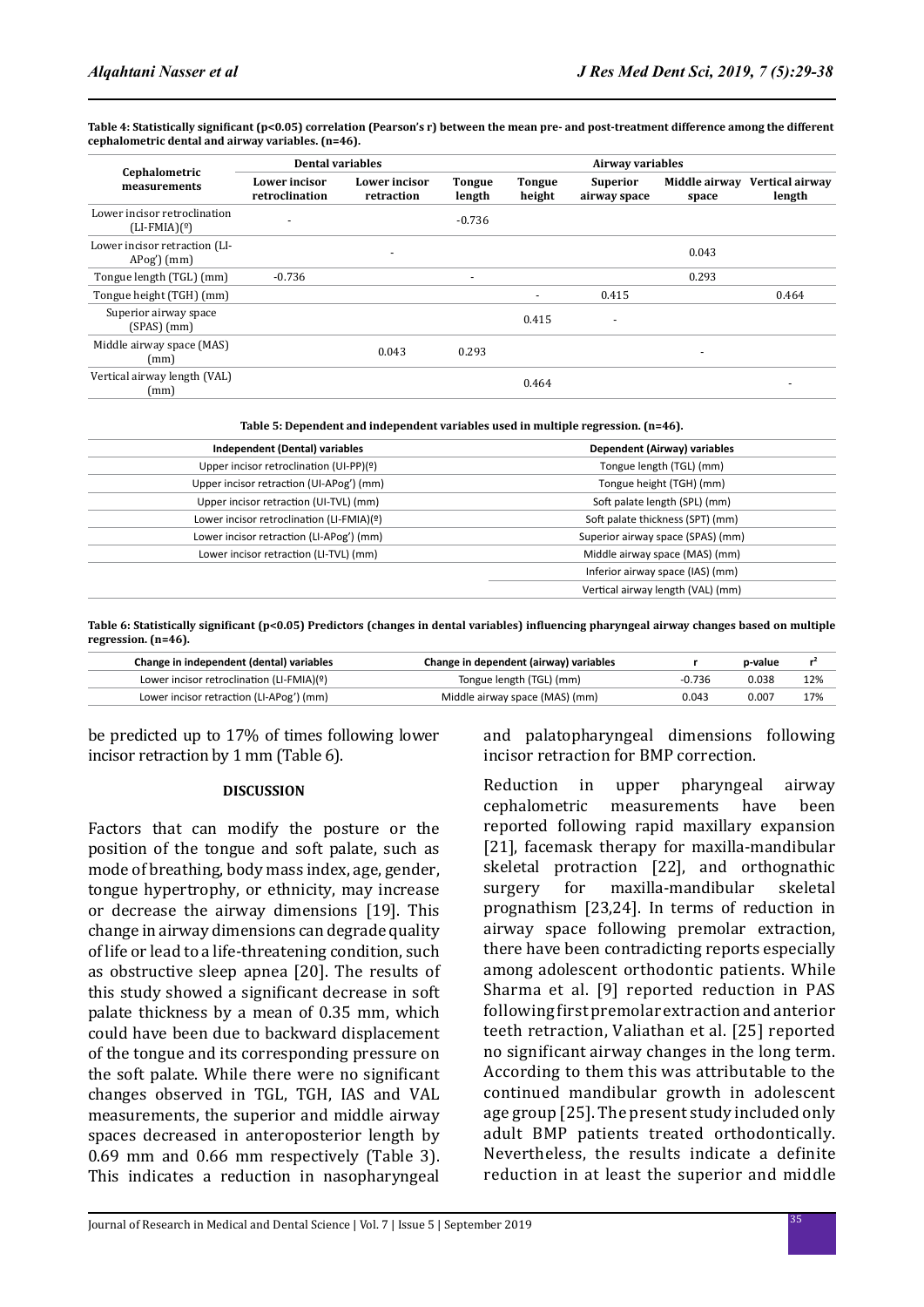airway spaces following first premolar extraction and anterior teeth retraction. Moreover, these findings are in coherence with that reported in an earlier study involving class II BMP patients. This study by Kikuchi et al. [26] reported that, BMP patients treated by premolar extraction were found to have PAS reduction. On the contrary patients treated using Herbst functional appliance, in the same study, had a marginal increase in PAS in the latter [26].

In addition, the present study showed that there was a 12% chance of predicting change in tongue length by observing the angular change in degree of lower incisor retroclination. Similarly, the linear change in lower incisor retraction had a 17% chance of predicting changes in the MAS, corresponding to the palatopharyngeal airway. Wang et al. [12] reported that reduction in PAS and change in tongue measurements are due to changes in hyoid position following lower incisor retraction. They reported a mean reduction of superior, middle and inferior airway space by 0.56 mm, 0.85 mm and 1.63 mm respectively, following orthodontic retraction of lower incisors [12]. Similarly, Tong et al. [27] reported reduction in the superior, middle and inferior airway space dimensions ranging from 21% to 38%, following lower incisor retraction. The above reductions reported in SPAS and MAS are similar to that of the present study. However, there was an increase in IAS by 0.31 mm, which though not statistically significant, could be attributed only to the differences in the ethnicity of the study populations. In a study conducted among middle-eastern subjects, Al Maaitah et al. [14] reported a reduction in tongue space and soft palate thickness, following premolar extraction and orthodontic treatment. The above observation is significant considering the fact that it was similar to findings in the present study, which was also based on records obtained from middle-eastern subjects. Based on a study in Indian population, Bhatia et al. [19] reported significant reduction in PAS ranging from 16% to 22%, along with a 11% change in hyoid position following orthodontic treatment of Class I BMP. On the contrary, Nuvusetty et al. [4] reported no significant changes in PAS measurements following orthodontic treatment of Indian class I BMP patients.

Similar to the results of the current study, majority of the afore-mentioned studies indicated a reduction in PAS following premolar extraction and/or lower incisor retraction, without any change in the VAL. Nevertheless, ethnic differences among patients might affect the severity of reduction in PAS [28]. Moreover, differences in the facial pattern have also been proposed to affect PAS reduction following orthodontic retraction of anterior teeth [29]. Wherein, brachyfacial individuals with class I malocclusion are considered to be least affected in comparison to mesofacial and dolichofacial patterns [29].

One of the major limitations of the present study was the ethnicity of the study population, which was mainly from middle-eastern descent [18], there are no studies exclusively evaluating their pharyngeal airway anatomy and its response to orthodontic therapy. Nevertheless, the findings of the present study are coherent with several previous studies, as mentioned earlier, evaluating PAS changes following orthodontic treatment of BMP. Further, the craniocervical inclination primarily influenced by extension and flexion of the patient head has an evident effect over PAS established by 2D cephalometric evaluations. However, the intricate variations in the craniocervical "pitch" during the treatment sessions can be better assessed only by 3D (CBCT) examinations [30]. Interestingly, the lateral cephalograms can be utilized for understanding the effects on nasopharyngeal spaces in patients over 15 years of age due to the stability of the craniofacial complex achieved at this age [31].

In addition to evaluating the effect of first<br>premolar extraction and anterior teeth extraction and anterior teeth retraction, the present study also analyzed a linear regression model to predict PAS changes following lower incisor retraction and retroclination. Since lower incisor retraction and retroclination are the corner stone of orthodontic therapy in BMP patients [4,12,14,15,17], it is imperative for clinicians to know the effects of these therapies on the pharyngeal airway. The knowledge about this would be critical especially while managing class I BMP patients with preexisting pharyngeal airway compromise such as obstructive sleep apnea, dolichocephalic facial pattern and obesity [29,32].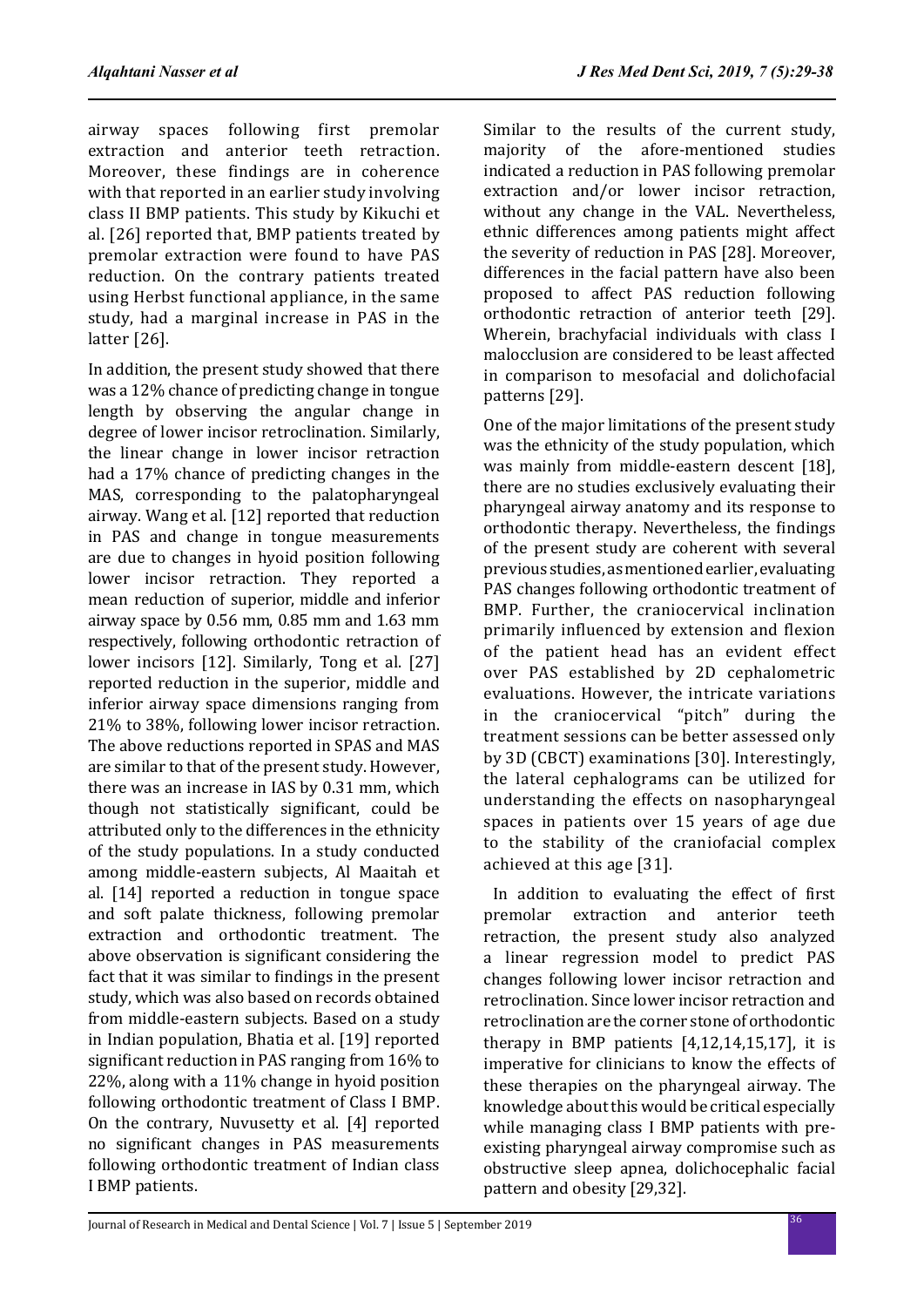## **CONCLUSION**

Based on this study, a statistically significant reduction in soft palate thickness (0.35 mm), superior (0.69 mm), and middle (0.66 mm) airway spaces is evident following first premolar extraction and orthodontic retraction of anterior teeth among class I BMP patients. Furthermore, regression analysis showed that, for every 1° of lower incisor retroclination, a 0.73 mm change in tongue length was evidenced. The results of the present study need to be considered in light of the population studied, the difference in number of male to female samples and the twodimensional imaging technique used for analysis of PAS. Further studies utilizing advanced threedimensional modalities that could accurately assess the changes in different levels of the pharynx in a similar population would be promising. In addition to comprehensive pretreatment evaluation of the soft palate and tongue, the use of skeletal anchorage without premolar extractions may be considered in BMP patients, owing to their significant effects on the airway.

## **CONFLICT OF INTEREST**

All the authors certify that they have no affiliations with or involvement in any organization or entity with any financial interest or non-financial interest in the subject matter or materials discussed in this manuscript.

## **ACKNOWLEDGEMENT**

The authors extend their appreciation to the Deanship of Scientific Research at King Saud University for funding this work through Research Group no. RG-1439-54.

## **REFERENCES**

- 1. Kannan A, Sathyanarayana HP, Padmanabhan S. Effect of functional appliances on the airway dimensions in patients with skeletal class II malocclusion: A systematic review. J Orthod Sci 2017; 6:54-64.
- 2. Park JE, Bae SH, Choi YJ, et al. The structural changes of pharyngeal airway contributing to snoring after orthognathic surgery in skeletal class III patients. Maxillofac Plast Reconstr Surg 2017; 39:22-26.
- 3. Shokri A, Miresmaeili A, Ahmadi A, et al. Comparison of pharyngeal airway volume in different skeletal facial patterns using cone beam computed tomography. J Clin Exp Dent 2018; 10:1017-1028.
- 4. Nuvusetty B, Peddu R, Prakash A, et al. Assessment of changes in pharyngeal airway size and hyoid bone position following orthodontic treatment of Class I bimaxillary dentoalveolar protrusion. J Indian Orthod Soc 2016; 50:215-218.
- 5. Zheng DH, Wang XX, Ma D, et al. Upper airway asymmetry in skeletal class III malocclusions with mandibular deviation. Sci Rep 2017; 7:1-14.
- 6. Rojas E, Corvalan R, Messen E, et al. Upper airway assessment in orthodontics: A review. Odontoestomatologia 2017; 19:1-19.
- 7. Maurya MRK, Kumar CP, Sharma LCM, et al. Cephalometric appraisal of the effects of orthodontic treatment on total airway dimensions in adolescents. J Oral Biol Craniofac Res 2019; 9:51-56.
- 8. Germec-Cakan D, Taner T, Akan S. Uvulo-glossopharyngeal dimensions in non-extraction, extraction with minimum anchorage, and extraction with maximum anchorage. Eur J Orthod 2011; 33:515-520.
- 9. Sharma K, Shrivastav S, Sharma N, et al. Effects of first premolar extraction on airway dimensions in young adolescents: A retrospective cephalometric appraisal. Contemp Clin Dent 2014; 5:190-194.
- 10. Entrenas I, González-Chamorro E, Álvarez-Abad C, et al. Evaluation of changes in the upper airway after twin block treatment in patients with Class II malocclusion. Clin Exp Dent Res 2019; 5:259-68.
- 11. deBerry-Borowiecki B, Kukwa A, Blanks RH. Cephalometric analysis for diagnosis and treatment of obstructive sleep apnea. Laryngoscope 1988; 98:226-34.
- 12. Wang Q, Jia P, Anderson NK, et al. Changes of pharyngeal airway size and hyoid bone position following orthodontic treatment of Class I bimaxillary protrusion. Angle Orthod 2012; 82:115-21.
- 13. Hori K, Taniguchi H, Hayashi H, et al. Role of tongue pressure production in oropharyngeal swallow biomechanics. Physiol Rep 2013; 1:167.
- 14. Al Maaitah E, El Said N, Abu Alhaija ES. First premolar extraction effects on upper airway dimension in bimaxillary proclination patients. Angle Orthod 2012; 82:853-859.
- 15. Solem RC, Marasco R, Guiterrez-Pulido L, et al. Threedimensional soft-tissue and hard-tissue changes in the treatment of bimaxillary protrusion. Am J Orthod Dent Orthop 2013; 144:218-228.
- 16. Trisnawaty N, Ioi H, Kitahara T, et al. Effects of extraction of four premolars on vermilion height and lip area in patients with bimaxillary protrusion. Eur J Orthod 2013; 35:521-528.
- 17. Yasutomi H, Ioi H, Nakata S, et al. Effects of retraction of anterior teeth on horizontal and vertical lip positions in Japanese adults with the bimaxillary dentoalveolar protrusion. Orthod Waves 2006; 65:141-147.
- 18. Aldrees AM, Shamlan MA. Morphological features of bimaxillary protrusion in Saudis. Saudi Med J 2010; 31:512-519.